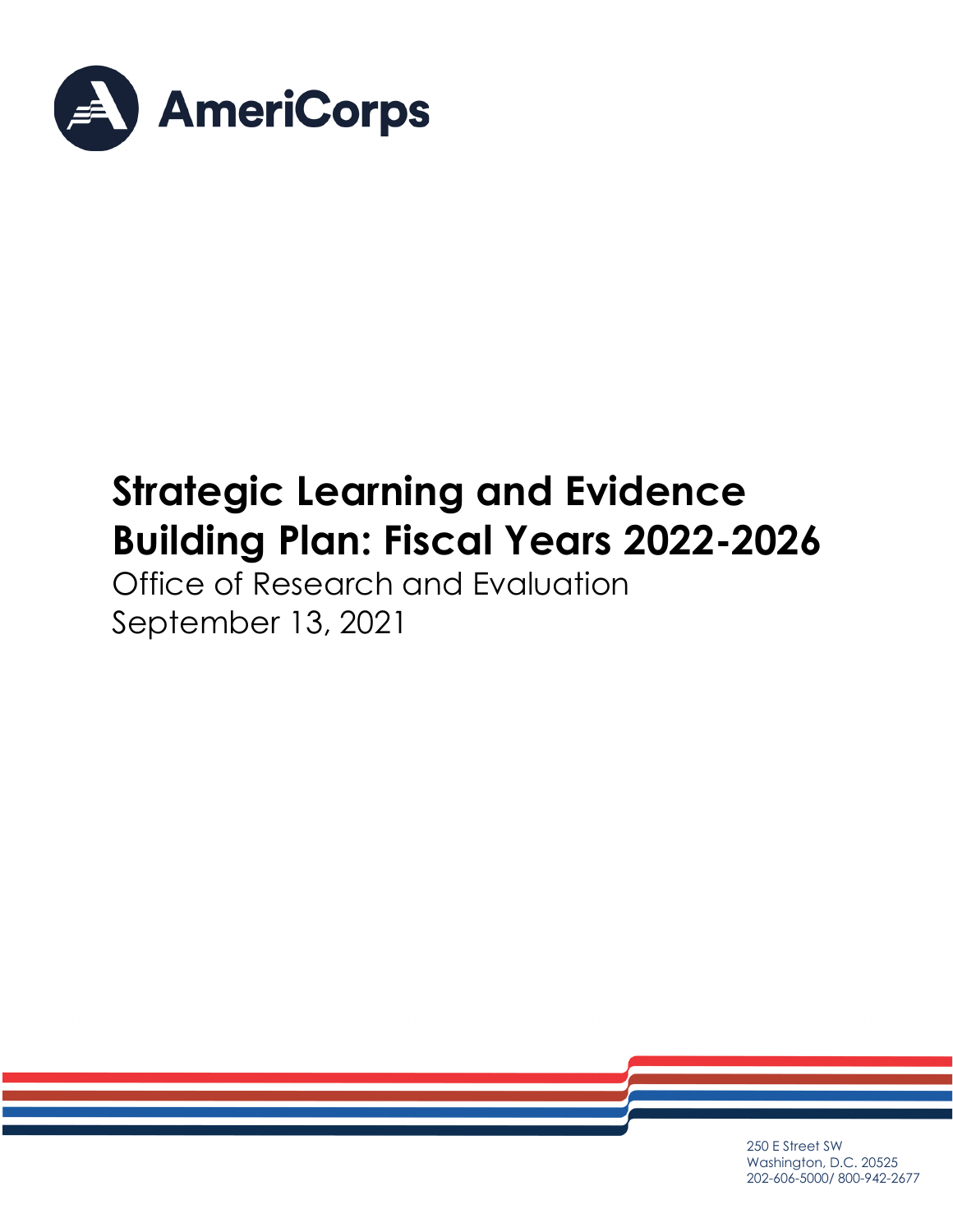# **Critical Context**

Today, America faces a series of unprecedented and interlocking challenges that require a renewed commitment to civic engagement. These challenges include a once-in-a-century global pandemic; an economic crisis that has left millions out of work and struggling to shelter and feed their families; learning loss among students spanning from early childhood to post-secondary education; a national reckoning on racial inequity centuries in the making; and the growing threat of climate change for sustainable community resiliency. This moment of crisis is also a moment of opportunity. America has a once in a generation opportunity to not just return to the way things were before, but to build a better, stronger, and more inclusive nation.

# **Agency Overview**

AmeriCorps' mission is to improve lives, strengthen communities, and foster civic engagement through service and volunteering. AmeriCorps is based on the following smart, common-sense principles:

- Engaging the American people to solve problems.
- Partnering with local leaders to support local community solutions.
- Bolstering existing nonprofit, faith-based, and voluntary organizations.
- Leveraging private sector resources to increase outcomes and stretch the taxpayer dollar.
- Using evidence and evaluation to inform decision-making.
- Uniting Americans from different backgrounds to achieve common goals for communities.

# **AmeriCorps Strategic Priorities and Goals**

To ensure agency resources are focused on addressing Administration priorities and the evolving needs of communities, AmeriCorps is aligning its planning and programming under a core set of priorities where national service can have the greatest impact. These strategic priorities are detailed in the AmeriCorps 2022-2026 Strategic Plan. The following strategic goals will guide how we focus AmeriCorps resources and prioritize the agency's learning and evidence building opportunities.

- Goal 1: Partner with communities to advance racial equity and alleviate poverty
- Goal 2: Enhance the experience for AmeriCorps members and AmeriCorps Seniors volunteers
- Goal 3: Unite the country by bringing people together in service
- Goal 4: Effectively steward federal resources

The agency has also prioritized a set of objectives that will inform the strategies and tactics necessary for attaining agency goals. For example, objectives like "Prioritize Investments in Underserved Communities", "Recruit Diverse Corps of Members & Volunteers", and "Expand Education & Economic Opportunity" will guide the implementation of the agency's strategic plan and inform its strategic learning and evidence building priorities.

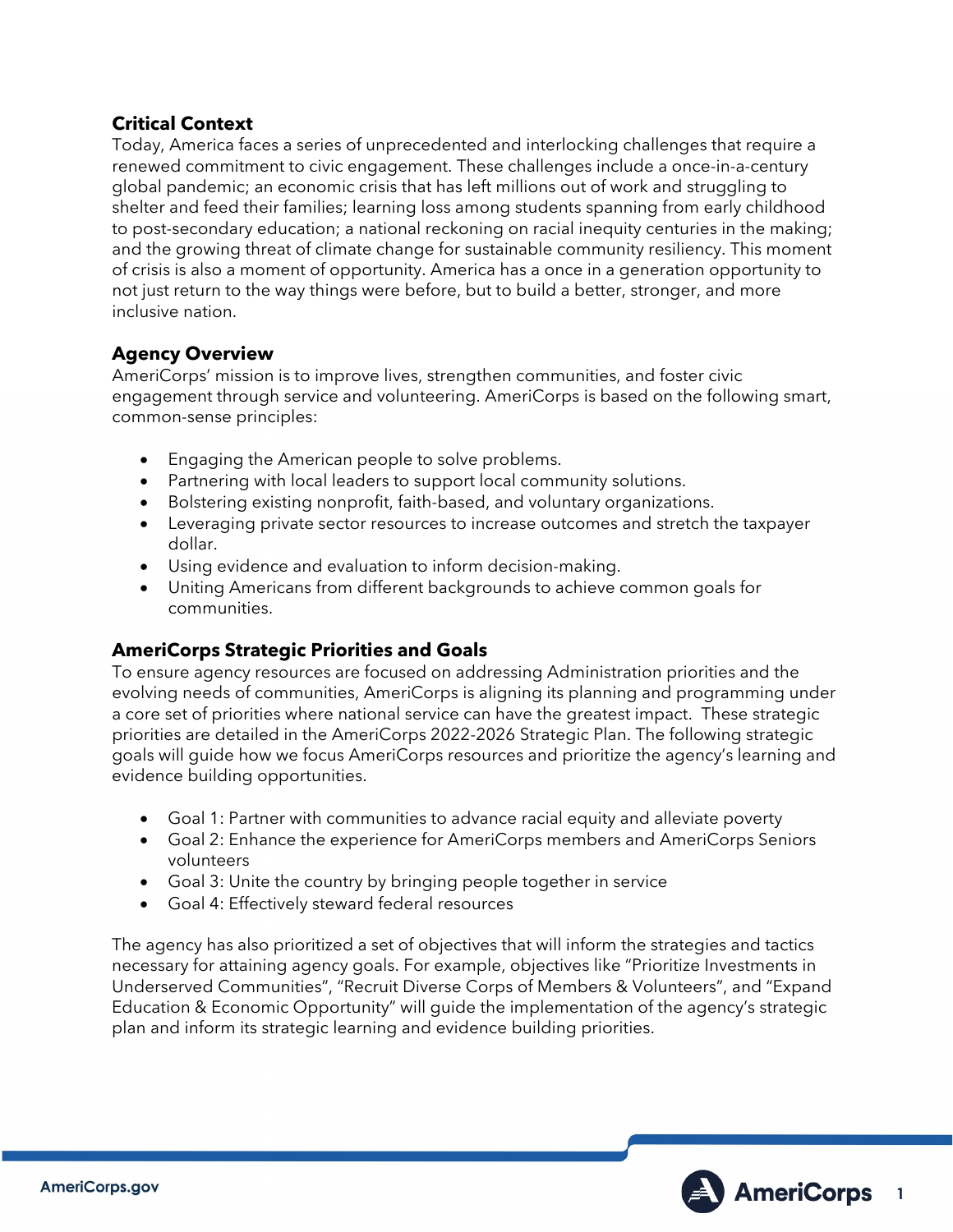# **AmeriCorps' Strategic Learning and Evidence Priorities**

As the country grapples with the social, economic, and public health crises generated by the COVID-19 pandemic, AmeriCorps will be responding with evidence-based national service interventions and systematically assessing new initiatives. The agency will use its new strategic priorities and initiatives as learning opportunities to test and demonstrate ways to improve organizational, operational, and programmatic effectiveness. In alignment with the goals and objectives of the agency's five-year strategic plan, AmeriCorps will prioritize the following lines of inquiry:

- How can the agency increase access to AmeriCorps resources in underserved communities<sup>[1](#page-2-0)</sup>?
- How can national service and volunteering be used most effectively to expand educational and economic opportunity in underserved communities?
- What new or improved organizational capacities are needed to achieve the agency's strategic goals and objectives?

The agency will systematically assess these lines of inquiry using the following principles.

# **AmeriCorps' Learning and Evidence Building Principles**

The agency's emphasis on evidence is meant to support, not inhibit, innovation, improvement, and learning. The intent is to integrate the use of evidence and opportunities for further learning into all activities. Where an evidence base is lacking, evidence will be developed through systematic analysis. Where evidence exists, it will be used to encourage replication and expansion of effective solutions. As a learning organization, AmeriCorps uses many types of evidence<sup>[2](#page-2-1)</sup> and understands that a culture of continual improvement relies on multiple sources of information. AmeriCorps uses the following principles to guide its evidence building activities<sup>[3](#page-2-2)</sup>:

- *AmeriCorps adheres to rigorous scientific and data standards.*
- *AmeriCorps prioritizes relevant evidence.*
- *AmeriCorps makes findings from its evidence building activities broadly available and accessible.*

<span id="page-2-2"></span><sup>&</sup>lt;sup>3</sup> Please refer to the agency's Evaluation Policy for a more detailed description of these principles, available at [https://www.nationalservice.gov/sites/default/files/documents/CNCSEvaluationPolicy.pdf.](https://www.nationalservice.gov/sites/default/files/documents/CNCSEvaluationPolicy.pdf)



<span id="page-2-0"></span> $^{\rm 1}$  As defined in the President's Executive Order on Advancing Racial Equity and Support for Underserved Communities through Federal Government (13985), and as also referenced in the President's Executive Order on Diversity, Equity, Inclusion and Accessibility in the Federal Workforce (14035), the term "underserved communities" refers to populations sharing a particular characteristic, as well as geographic communities, that have been systematically denied a full opportunity to participate in aspects of economic, social, and civic life. Communities denied a full opportunity to participate in aspects of economic, social and civic life can include Black, Latino, and Indigenous and Native American persons, Asian Americans and Pacific Islanders and other persons of color; members of religious minorities; lesbian, gay, bisexual, transgender, and queer (LGBTQ+) persons; persons with disabilities; persons who live in rural areas; and persons otherwise adversely affected by persistent poverty or inequality.

<span id="page-2-1"></span><sup>&</sup>lt;sup>2</sup> Evidence can be defined as the available body of facts or information indicating whether a belief or proposition is true or valid as defined in the OMB Circular No. A-11 Section 200 page 13. Recent budget guidance (See OMB *Analytical Perspectives, Budget of the United States Government, Fiscal Year 2020,* page 59) further states "*A portfolio (of evidence) can and should include many different types of evidence, including results from program evaluations, policy analyses, performance measurements, and statistical analyses*."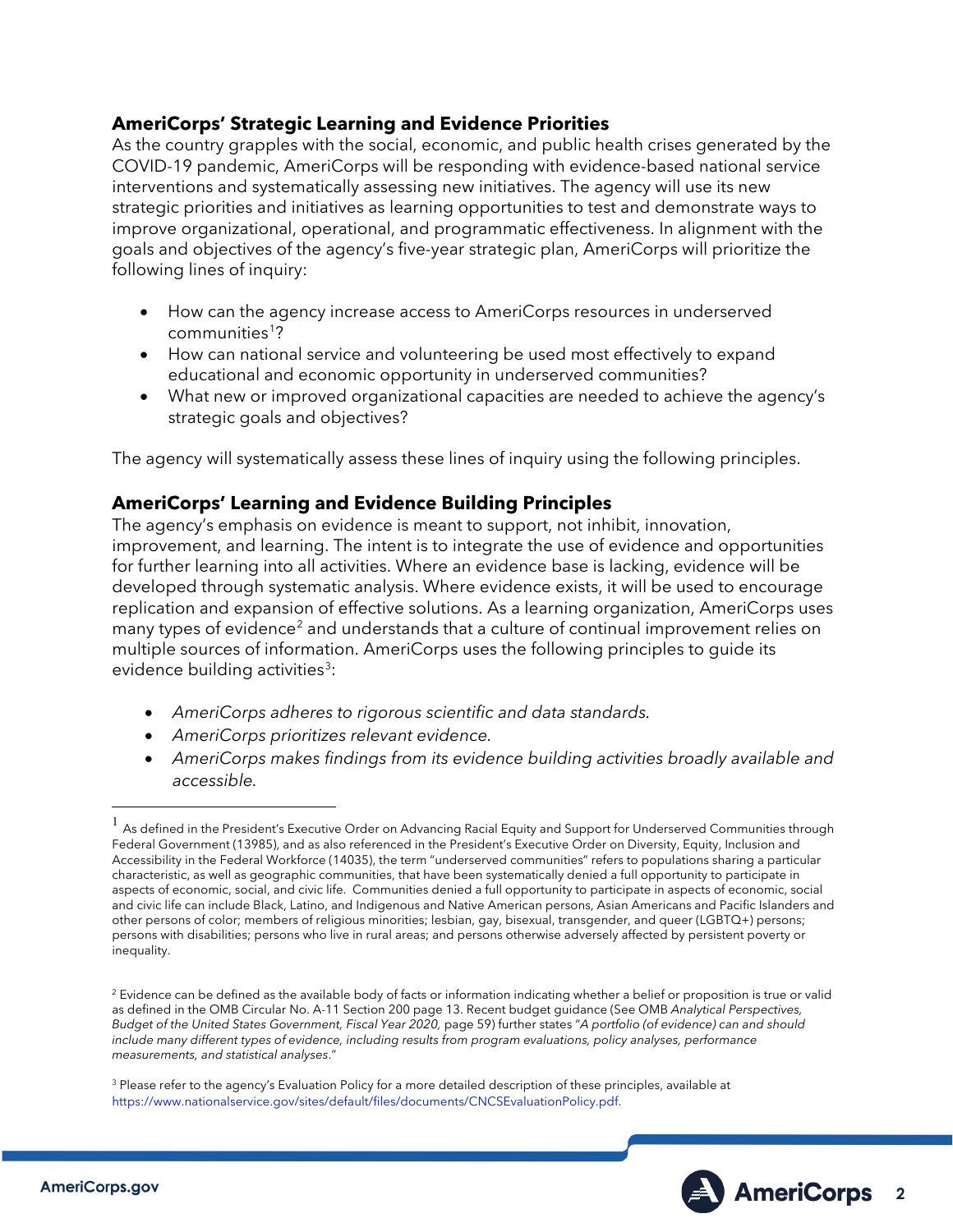- *AmeriCorps protects the independence and objectivity of its evidence.*
- *AmeriCorps conducts its evidence building activities in an ethical manner and safeguards the dignity, rights, safety, and privacy of participants in these activities.*

The agency will also maintain its commitment to equitable research and evaluation practices. Participatory approaches to research ensure that community members are engaged as critical stakeholders in the learning and evidence ecosystem. More specifically, the agency will build on the successes of its participatory action research grant program *[insert link to*] grantee profiles, as well as its participatory program lifecycle evaluation project linsert link to AmeriCorps Opportunity Youth Evaluation Bundling Project as an example]. Participatory principles of inclusion and equity will guide the evidence building activities designed to assess the prioritized lines of inquiry highlighted in this plan [insert PAR video].

# **AmeriCorps' Strategic Learning and Evidence Building Plan**

The agency's learning and evidence building plan (see current Strategic Evidence Plan<sup>[4](#page-3-0)</sup>) provides a roadmap for generating credible, relevant, and actionable information about organizational effectiveness, operational performance, and the outcomes of national service programs. The AmeriCorps learning agenda is designed to provide the agency's senior leadership and staff with the information needed for strategic learning and decision making to ensure the efficiency and effectiveness of the agency and its programs.

Evidence at the organizational, programmatic, and operational levels will maximize agency performance. Given limited resources, senior leadership will need to prioritize the agency's most important information needs given current strategic goals. Based on the agency's FYs 2022-2026 strategic goals and objectives, the following questions will guide FYs 2022- 2026 evidence building priorities:

- How can the agency increase access to AmeriCorps resources in underserved communities<sup>[5](#page-3-1)</sup>?
- How can national service and volunteering be used most effectively to expand educational and economic opportunity in underserved communities?
- What new or improved organizational capacities are needed to achieve the agency's strategic goals and objectives?

A robust set of evidence building activities can and will be built for each line of inquiry. Illustrative questions, theories of change, and empirical strategies are described next for each learning priority.



<span id="page-3-0"></span><sup>4</sup> https://americorps.gov/sites/default/files/documents/CNCS%20Strategic%20Evidence%20Plan%20FY2020\_508.pdf

<span id="page-3-1"></span><sup>5</sup> As defined in the President's Executive Order on Advancing Racial Equity and Support for Underserved Communities through Federal Government (13985), and as also referenced in the President's Executive Order on Diversity, Equity, Inclusion and Accessibility in the Federal Workforce (14035), the term "underserved communities" refers to populations sharing a particular characteristic, as well as geographic communities, that have been systematically denied a full opportunity to participate in aspects of economic, social, and civic life. Communities denied a full opportunity to participate in aspects of economic, social and civic life can include Black, Latino, and Indigenous and Native American persons, Asian Americans and Pacific Islanders and other persons of color; members of religious minorities; lesbian, gay, bisexual, transgender, and queer (LGBTQ+) persons; persons with disabilities; persons who live in rural areas; and persons otherwise adversely affected by persistent poverty or inequality.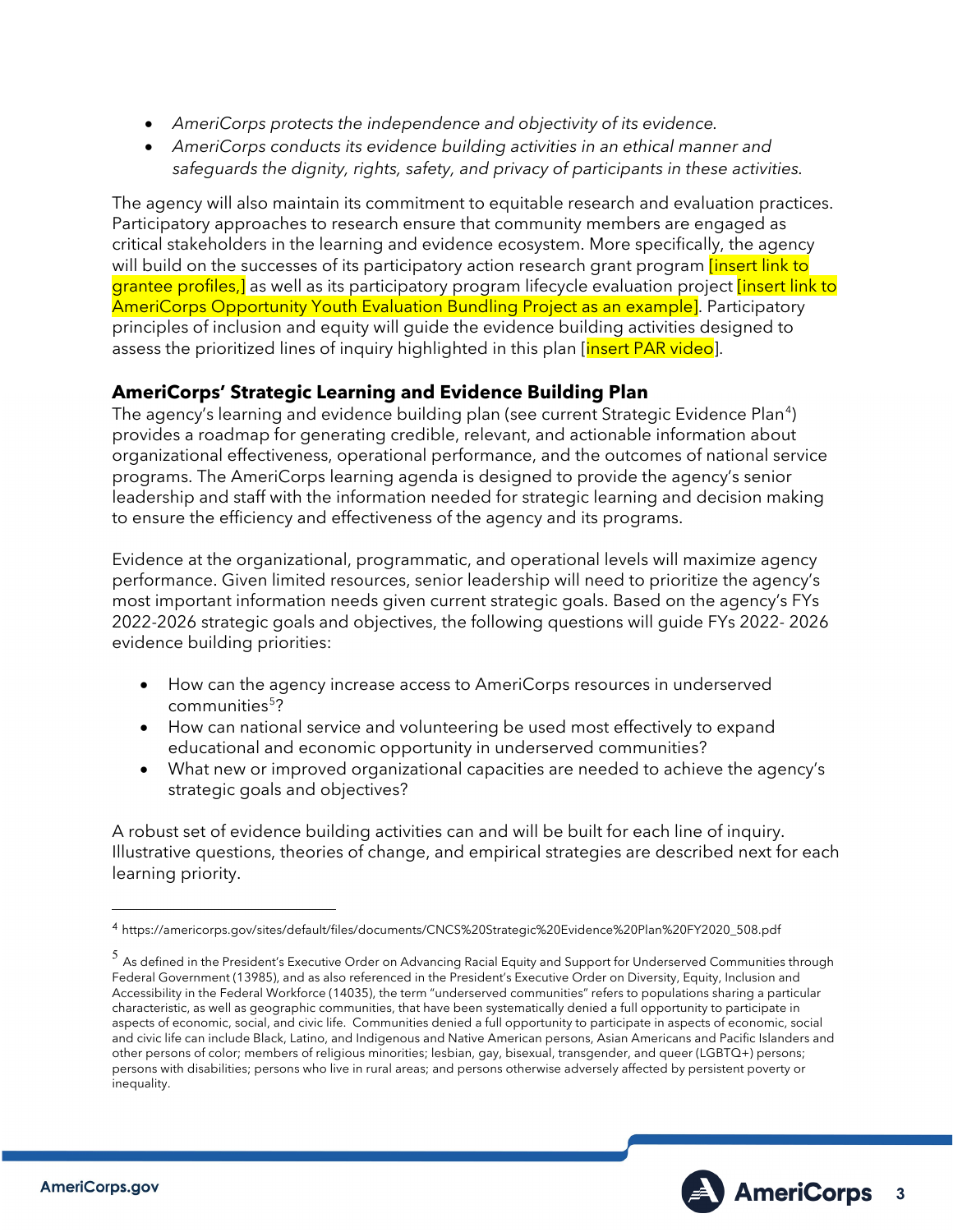#### **How can the agency increase access to AmeriCorps resources in underserved communities?**

Nested within this line of inquiry are a range of related empirical questions about organizational and individual access to AmeriCorps resources in underserved communities. Existing evidence and experience offer insight into strategies that may facilitate successful access and use of the agency's grant funds and program participant benefits.

More **equitable grant making models** have the potential to increase access to the agency's resources by removing various barriers often faced by community-based organizations working to advance racial equity and alleviate poverty in underserved

#### **Related Questions**

- □ What organizational and community capacities are needed to access agency resources?
- □ What evidence-based strategies can be used to increase capacity and access?
- □ What strategies are most effective for increasing capacity and access?

communities. The agency has learned from various grant making strategies that involve a more collaborative, developmental, organizational-capacity building framework. Lessons learned from VISTA, the Social Innovation Fund, Community Conversations Participatory Action Research Grants, and State and National Planning Grants offer empirical evidence that building a National Service grantmaking pipeline of diverse community-based organizations in underrepresented communities is possible [insert links to Paxton, SIF National Assessment]. In addition, the agency's American Rescue Plan funding has created opportunities to increase access to its resources by implementing more targeted tactics such as waiving or replacing cash match grant requirements. Furthermore, engaging organizational leaders in underserved communities will require new partnership, outreach, and development strategies.

Systematic assessment of the implementation and effectiveness of new outreach, partnership, development, and grant making strategies designed to increase the agency's footprint in underserved communities remove barriers to agency resources will rely on the use of relevant performance data [data on \$ investmented in underserved communities, data on # of new grantees/sponsors in underserved communities?] and research. For example, [insert brief description of planned PAR lifecycle bundle? Insert reference to anticipated recruitment campaign performance metrics/market research metrics for awareness? New grantee/sponsor metrics?[

How can we ensure that those who serve in national service programs represent all the communities the agency strives to serve and increase the opportunity to volunteer for all interested Americans?

The agency also seeks to increase opportunities for all Americans to participate in AmeriCorps programs. **Recruiting and retaining more representative and diverse participants** to serve in AmeriCorps programs will require reimagining and recalibrating organizational, operational and programmatic practices. For example, dedicated staffing, external

expertise, and new technologies will be needed to launch a sustained outreach and recruitment effort tailored to different segments of the country's population. Understanding what motivates different groups of citizens to apply for, and enroll in, a national service program – and what may prevent them from doing so despite a desire to do so - will be

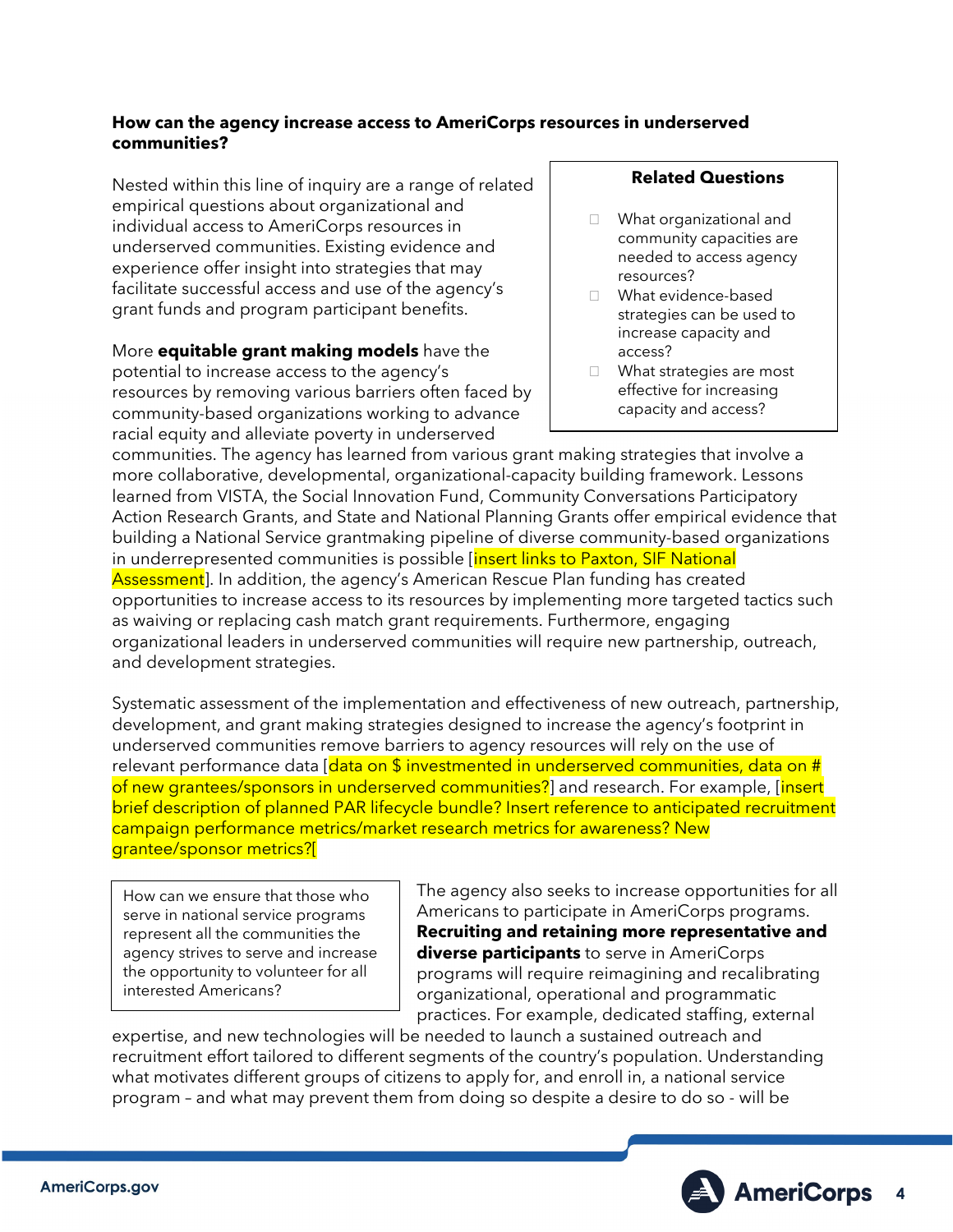essential for increasing the numbers and diversity of Americans who sign up to serve. For example, the American Rescue Plan has created an opportunity to increase living allowances

and stipends. Assessing how this may facilitate participation in national service programs for more Americans will be important. Similarly, systematically assessing how the agency redesigns and refines the service experience across AmeriCorps programs will

What prevents and facilitates participation in national service programs?

provide evidence needed to strengthen and sustain a robust pipeline of diverse individuals committed to serving their country and their communities through national service.

AmeriCorps has a strong body of evidence and data collection infrastructure to build on for these empirical efforts. Research on member motivations and outcomes indicate that those who serve do so for a variety of reasons  $\left| \right|$  insert link to Flege but consistently report positive civic, educational, and employment outcomes both in the short term [insert recent MES report/snapshot, Tufts study] and over time [insert link to Alumni outcomes study, ASU study]. Research also empirically demonstrates that older Americans who volunteer in national service programs, as compared to similar volunteers who do not do so through national service, report better health and well-being outcomes *[insert link to longitudinal study*].

Despite these consistent patterns of positive outcomes for members and volunteers who have served in national service programs to date, the agency will need to recalibrate its data

What strategies are most effective for more customized outreach, recruitment, retention, and alumni engagement?

collection strategy if it is to credibly and accurately assess individuals' journeys from initial interest to alumni status across different segments of the population. For example, the agency expects to collect additional demographic information as well as modify the types and timing of questions asked about

the service experience and associated outcomes. Additional data collection points mapped more intentionally to individual interest and participation journeys will be developed. This will require dedicated staffing resources, new working relationships with partners responsible for different parts of individuals' journeys, and new technology solutions.

# **How can national service and volunteering be used most effectively to expand educational and economic opportunity in underserved communities?**

Empirical and experimental evidence confirms the effectiveness of various national service programs in improving the educational, health, and employment outcomes of those served by these programs *[insert links to 3 evidence briefs*].

AmeriCorps has also demonstrated the effectiveness of innovative social interventions for improving the economic, social and health conditions for individuals living in underserved communities *[insert links to SIF info fact sheet or scaling meta]* synthesis]. In some cases, these interventions have a national service component and in others, the opportunity exists for integrating a national service component and evaluating the

What are the most effective national service solutions for mitigating the disproportionate impacts of climate change on underserved communities?

extent to which similar outcomes are achieved. Furthermore, the evidence base for national service programs addressing environmental issues is growing *[insert new research brief]* and the agency expects to build additional evidence for how national service can mitigate

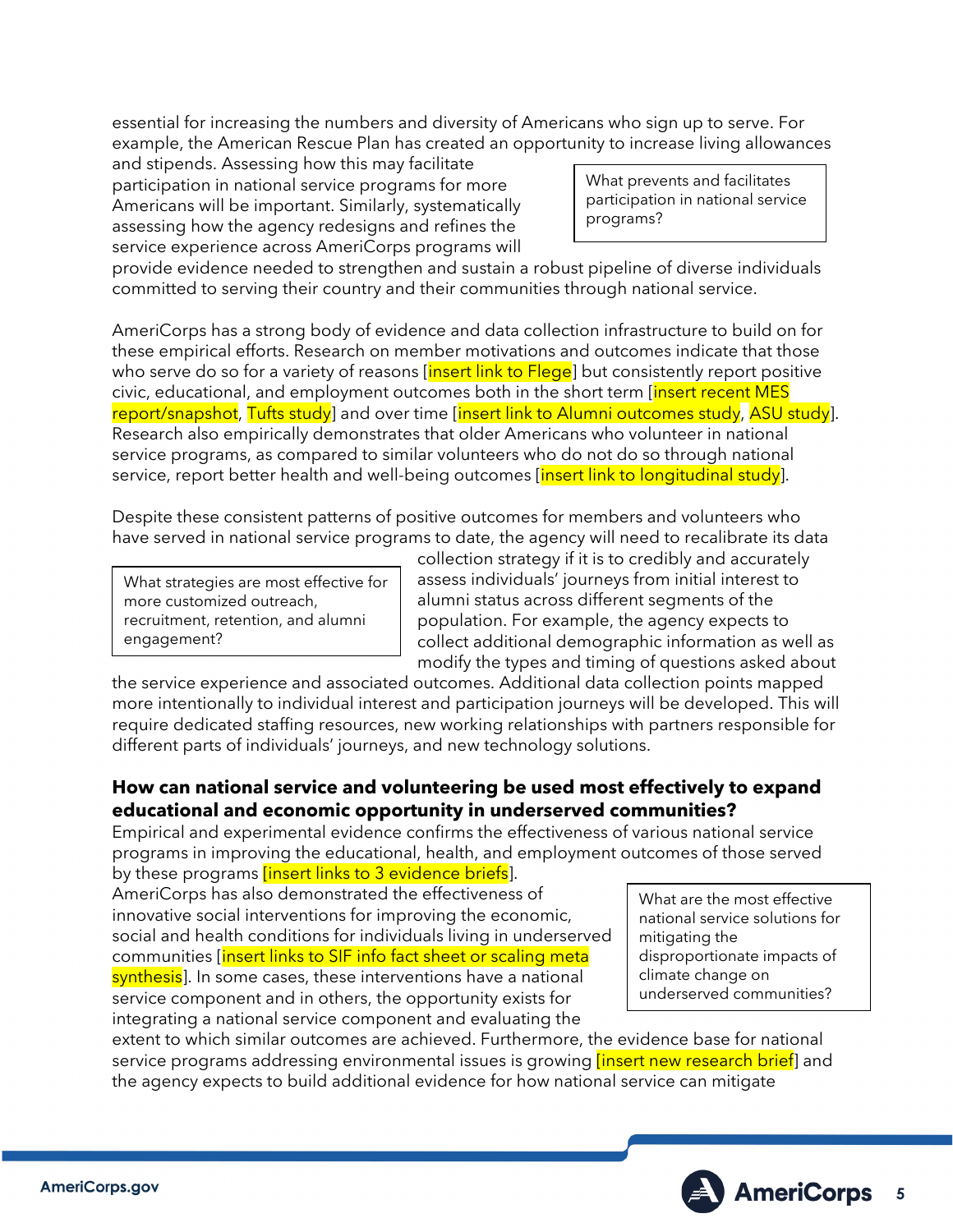disparate environmental, social, and economic costs associated with climate change as priority initiatives are developed and implemented.

Similar to the ways in which evidence generated by the **AmeriCorps NCCC** longitudinal study on leadership development is expected to have cross-program implications, evidence building activities for initiatives like **Public Health AmeriCorps** may be informative for deepening

How can AmeriCorps programs create stronger pathways to education, employment and civic engagement for those who serve in them?

agency understanding of how to develop effective workforce pathways for Corps members. Lessons learned about how to meet the training and professional development needs of Corps members, creating effective Corps member roles [insert Opioid evaluation, bundles as an example], recruiting members with relevant interests and entry level skills, and providing the needed supervision will be applied across programs as pertinent.

As another example of how the agency anticipates learning from priority initiatives, the **AmeriCorps VISTA Food Insecurity Initiative** will provide an opportunity to assess the value-add of a cohort model for VISTA sponsor organizations. It will be possible to explore how a cohort model may or may not enhance the collective success of tackling a specific issue like food insecurity. The Food Insecurity Initiative can also be assessed for other programmatic improvement implications such as how the deployment of a cohort of VISTAs to a state, strategically partnering with state or local leaders in an issue area, and more intentionally integrating VISTAs into a service system or network may or may not more effectively address an issue like food insecurity. Findings may be relevant for other national service programs and could be used to make cross-program improvements.

#### **ACS Research Questions**

- $\Box$  How has older adult volunteering changed due to the pandemic?
- What was the experience of AmeriCorps Seniors volunteers during COVID-19?
- □ How did COVID-19 change volunteerism at the volunteer station-level and what are the impacts of that change?

**AmeriCorps Seniors** has a program-specific learning agenda that could generate information relevant for both national service programming and volunteering more generally. It is anticipated that new innovative interventions – activities in which volunteers are meaningfully engaged and in which beneficiaries saw meaningful outcomes – will be identified as well as new modalities for volunteers. The research will look to identify impactful interventions that can be shared broadly, with the goal of encouraging replications and expansion of effective solutions. In addition, volunteering pivoted during the pandemic to safe volunteering activities. The research will look to identify how safe volunteering practices during COVID-19 impacted volunteer's health, feelings of

depression, isolation, and volunteer satisfaction levels. AmeriCorps Seniors also seeks to catalogue and analyze the impact of the new ways that grantees pivoted in their relationships with their community partners during COVID-19.

Evidence generated by the AmeriCorps Seniors research will build the agency's knowledge about volunteering among different age groups and may identify new best practices for recruiting and managing older adult volunteers. Any positive findings will compliment recent

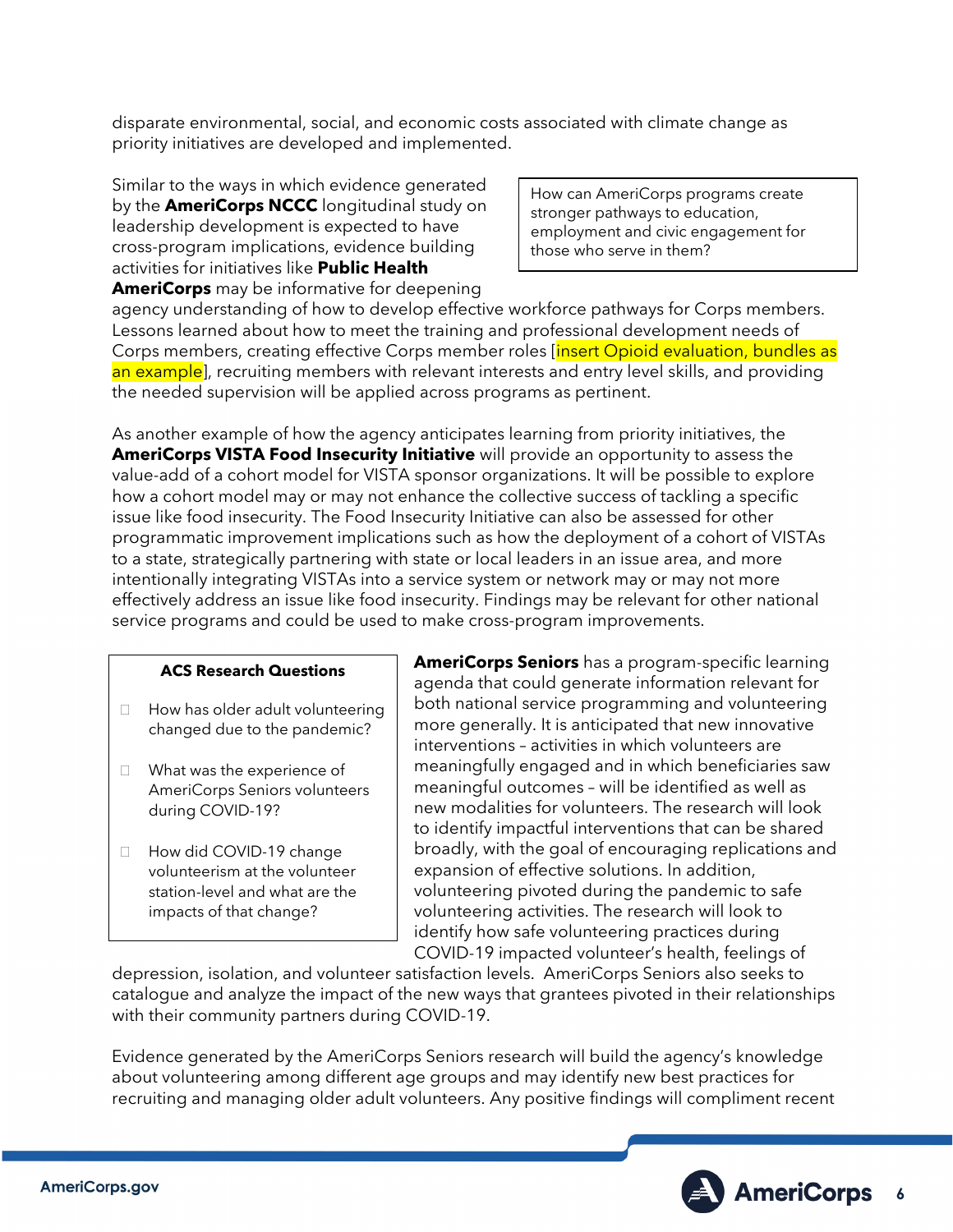research findings on effective volunteer recruitment and management practices [insert Hager] et al] as well as anticipated findings from a new evaluation of the agency's **Volunteer Generation Fund** that will begin in FY2022.

# **What new or improved organizational capacities are needed to achieve the agency's strategic goals?**

Successful implementation of the AmeriCorps 2022-2026 Strategic Plan will require sufficient numbers of dedicated and qualified staff who are supported with the resources needed to fully execute the responsibilities associated with their assigned roles. New initiatives, interventions, and ongoing innovation necessitate a careful analysis of the agency's existing workforce. A workforce analysis will be conducted in FY2022 and used to identify staffing gaps and redundancies. The information will also be used to inform strategies and practices needed to build a more diverse, equitable, inclusive, and accessible workforce. Lastly, the analysis will provide important information about workloads of regional staff which will supplement findings obtained from a systematic assessment of the agency's reorganization. Lessons learned from the first year of implementing new regional offices reinforced the importance of investing in data-driven continuous improvement efforts. AmeriCorps will continue to commit time and resources to data-driven management practices. In addition, the agency will design, implement and administer a new AmeriCorps Partners survey to begin collecting regular feedback on the customer experience.

# **Evergreen learning and evidence building activities.**

In alignment with the Foundations for Evidence-Based Policymaking Act of 2018 (Pub. L. 115- 435) and President Biden's Memorandum on Restoring Trust in Government through Scientific Integrity and Evidence-Based Policymaking, building and using empirical evidence is a central agency priority. Access to credible, actionable, and timely information about programmatic performance creates opportunities for innovation, improvement, and increased impact. Given the breadth of focus areas national service programs are legislatively mandated to address, the range of projects developed in response to this mandate, and the national scale at which national service and community volunteers serve, it is important that the full range of relevant evaluation questions and strategies is considered when building evidence.

AmeriCorps maintains a robust evidence pipeline by using systematic inquiry and credible data to address the following evergreen learning goals:

- $\Box$  Deepen understanding of who, how, and why individuals volunteer
- $\Box$  Expand opportunities for all Americans to participate in national service programs and volunteer for community service projects
- Develop innovative national service strategies and interventions
- $\Box$  Improve national service strategies and interventions
- $\Box$  Demonstrate positive outcomes and impacts of national service strategies and interventions
- Document the social and economic returns on investment in national service strategies and interventions

See Appendix for more detail on evaluation questions and research strategies underway to address them. We commit to sharing what we learn with the public and to using what we learn to better serve America [insert link to impact page or evidence exchange].

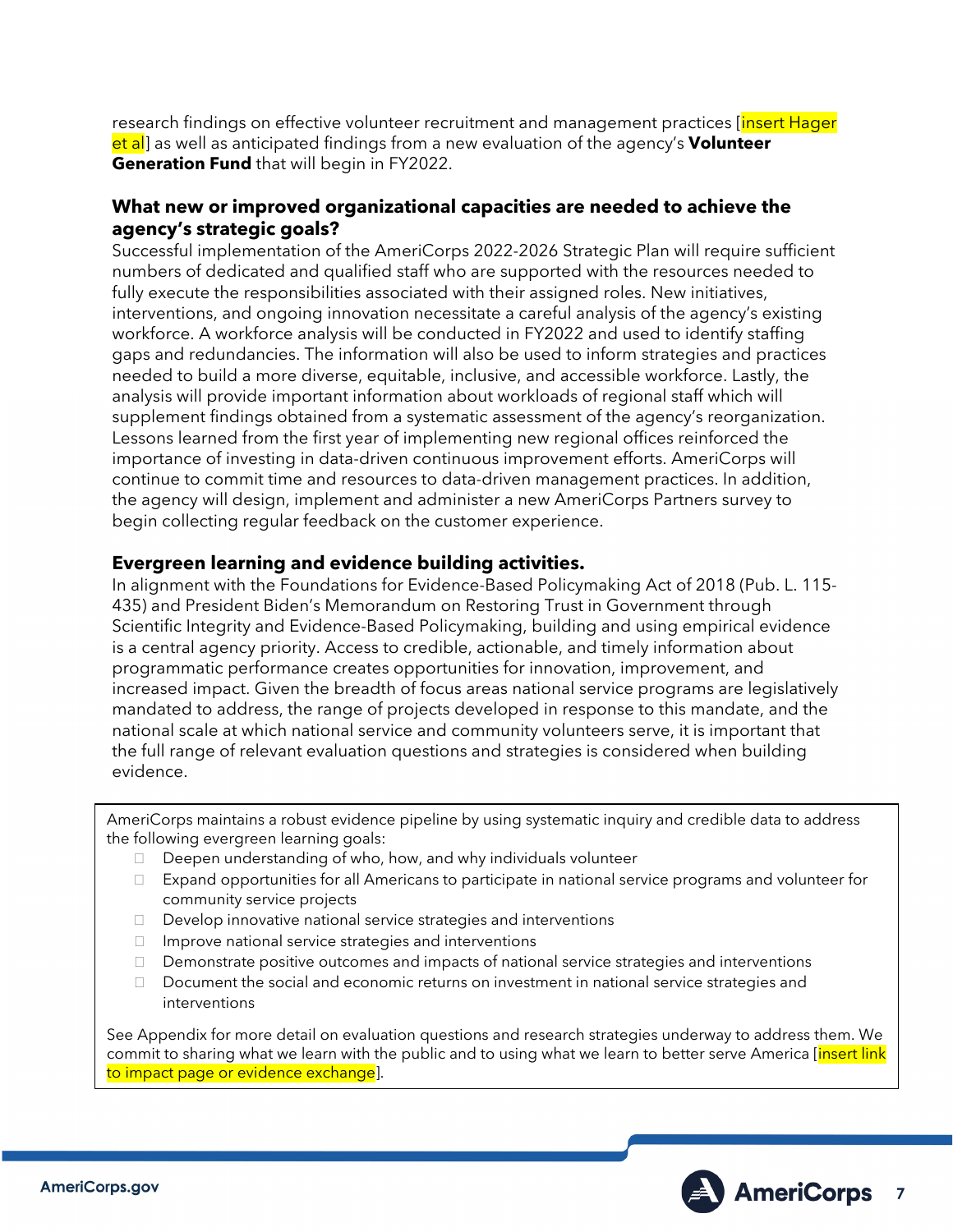# **APPENDIX**

| <b>Evaluation Question</b>              |                                                                                                                                                                                                                                                                        |                                     | <b>Research Strategy/Source of Evidence</b>                                                                                                                                                                                                                                                                                                                                                                                                                                                                                                                                                                                                                                                                                                                                                   |  |
|-----------------------------------------|------------------------------------------------------------------------------------------------------------------------------------------------------------------------------------------------------------------------------------------------------------------------|-------------------------------------|-----------------------------------------------------------------------------------------------------------------------------------------------------------------------------------------------------------------------------------------------------------------------------------------------------------------------------------------------------------------------------------------------------------------------------------------------------------------------------------------------------------------------------------------------------------------------------------------------------------------------------------------------------------------------------------------------------------------------------------------------------------------------------------------------|--|
| <b>People (Members/Volunteers)</b>      |                                                                                                                                                                                                                                                                        |                                     |                                                                                                                                                                                                                                                                                                                                                                                                                                                                                                                                                                                                                                                                                                                                                                                               |  |
|                                         |                                                                                                                                                                                                                                                                        |                                     |                                                                                                                                                                                                                                                                                                                                                                                                                                                                                                                                                                                                                                                                                                                                                                                               |  |
| $\bullet$                               | How do we deepen the knowledge base about<br>volunteering/civic participation behaviors and<br>outcomes?<br>How do we translate this research into practice<br>(e.g., the recruitment, development, and retention<br>of volunteers for our national service programs)? | $\bullet$                           | Sponsor basic research in the fields of civic engagement and<br>volunteering to advance the knowledge base for behaviors<br>and associated social, economic and health outcomes that<br>represent the foundation of national service and the<br>agency's mission. (e.g., CPS CEV supplement, portfolio of<br>research studies designed to examine these issues)                                                                                                                                                                                                                                                                                                                                                                                                                               |  |
| $\bullet$                               | What are the common outcomes we want national<br>service program members/volunteers to achieve?                                                                                                                                                                        | $\bullet$<br>$\bullet$<br>$\bullet$ | Member exit survey administered to ASN, NCCC and VISTA<br>members - Revise this survey to capture additional<br>outcomes of interest, shared and program-specific<br>NCCC Leadership Longitudinal Survey - What are we<br>learning from this survey that could inform a revised exit<br>survey across programs?<br>AmeriCorps Seniors (FGP, SCP) volunteer survey - Planning<br>for another administration of this survey and developing a<br>schedule for a more regular administration cadence<br>Alumni Outcomes Survey - Plan for another<br>administration/develop a strategy for keeping alumni                                                                                                                                                                                         |  |
| $\bullet$                               | Who is volunteering for our national service<br>programs and who isn't? Why or why not?                                                                                                                                                                                | $\bullet$                           | engaged for follow up surveys<br>Member exit survey - Update the motivation questions;<br>Identify a way to systematically survey those who apply but<br>decline<br>Research grantee findings                                                                                                                                                                                                                                                                                                                                                                                                                                                                                                                                                                                                 |  |
|                                         | How do we prepare and develop those who<br>serve/volunteer to achieve desired outcomes (e.g.,<br>meaningful and lifelong contributions to their<br>communities )?                                                                                                      | $\bullet$                           | Identify a way to assess the common experiences national<br>service programs provide that would lead us to predict<br>common civic and appropriate life course experiences and<br>outcomes                                                                                                                                                                                                                                                                                                                                                                                                                                                                                                                                                                                                    |  |
| <b>Service Projects (Interventions)</b> |                                                                                                                                                                                                                                                                        |                                     |                                                                                                                                                                                                                                                                                                                                                                                                                                                                                                                                                                                                                                                                                                                                                                                               |  |
| $\bullet$                               | How can the agency develop evidence-based<br>innovative national service strategies and<br>interventions?                                                                                                                                                              | $\bullet$<br>$\bullet$<br>$\bullet$ | Integrating research and evaluation at the early stages of a<br>program's development ensures that theories of change can be<br>tested early and that any necessary adjustments or refinements<br>can be made, increasing the likelihood of achieving desired<br>results.<br>Sponsor community research teams that include a research-<br>to-action component (e.g., research grant program/2018<br>cohort - FY22 competition for 4 <sup>th</sup> cohort of grantees)<br>Develop research strategies with program colleagues that<br>can inform new or untested programmatic goals (e.g.,<br>NCCC's research plan)<br>A multi-year contract was awarded in FY20 (Program<br>Lifecycle Evaluation) to help evaluate new projects as they<br>are developed and implemented. Two evaluations are |  |